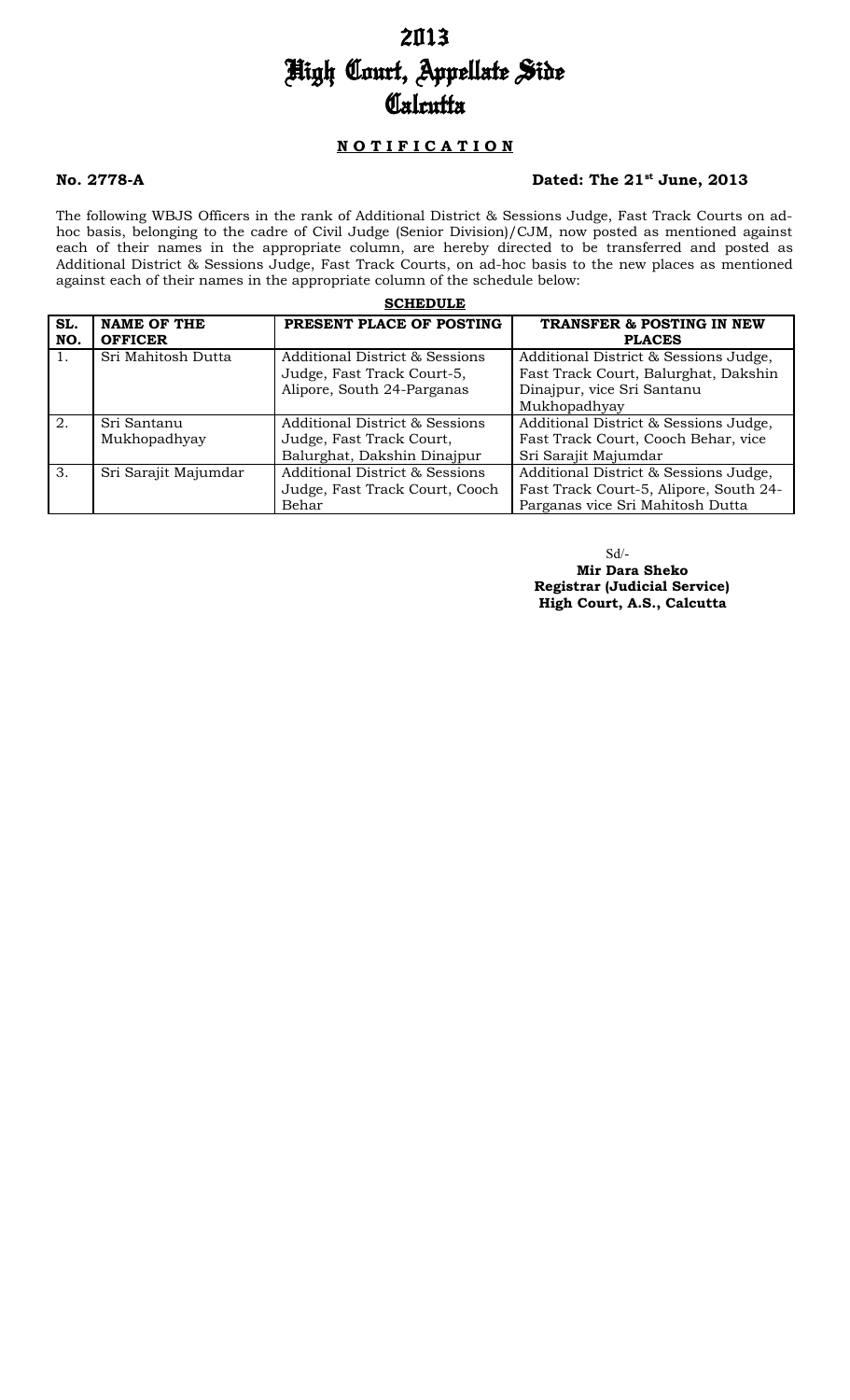# 2013 High Court, Appellate Side **Calcutta**

### **N O T I F I C A T I O N**

### **No. 2783-A Dated: The 21st June, 2013**

The following WBJS Officers, including those under order of transfer, promoted to the cadre of Civil Judge (Senior Division) but still posted in the Courts of Civil Judge (Junior Division)/JM or under order of transfer, as mentioned against each of their names in the appropriate column, are hereby directed/ redirected to be transferred and posted on promotion as Civil Judge (Senior Division) in the new places as mentioned against each of their names in the appropriate column of the schedule below:

**SCHEDULE**

| SL.<br>NO.       | <b>NAME OF THE</b><br><b>OFFICER</b>           | PRESENT PLACE OF<br><b>POSTING</b>                                              | <b>UNDER ORDER OF</b><br><b>TRANSFER VIDE</b><br><b>COURT'S NOTIFICATION</b><br><b>NO. 2070-A DATED</b><br>17.05.2013 | <b>REDIRECTED FOR</b><br><b>TRANSFER &amp;</b><br><b>POSTING IN NEW</b><br><b>PLACES ON</b><br>PROMOTION (newly<br>created Courts) |  |  |
|------------------|------------------------------------------------|---------------------------------------------------------------------------------|-----------------------------------------------------------------------------------------------------------------------|------------------------------------------------------------------------------------------------------------------------------------|--|--|
| 1.               | Smt. Rimpa Roy                                 | Civil Judge (Jr. Divn.),<br>3 <sup>rd</sup> Court, Tamluk,<br>Purba Medinipur   |                                                                                                                       | Civil Judge (Sr. Divn.),<br>$2nd$ Court, Tamluk,<br>Purba Medinipur                                                                |  |  |
| $\overline{2}$ . | Sri Arijit<br>Mukhopadhyay                     | Judicial Magistrate,<br>Nabadwip, Nadia                                         |                                                                                                                       | Civil Judge (Sr. Divn.),<br>3rd Court,<br>Krishnanagar, Nadia                                                                      |  |  |
| 3.               | Sri Uttam<br>Bhattacharya                      | Civil Judge (Jr. Divn.),<br>$2nd$ Court, Basirhat,<br>North 24-Parganas         | Judicial Magistrate, 1 <sup>st</sup><br>Court, Jangipur,<br>Murshidabad                                               | Civil Judge (Sr. Divn.),<br>2 <sup>nd</sup> Court, Rampurhat,<br>Birbhum                                                           |  |  |
| 4.               | Sri Sujit Kumar<br>Bandyopadhyay               | Judicial Magistrate, 3rd<br>Court, Paschim<br>Medinipur                         |                                                                                                                       | Civil Judge (Sr. Divn.),<br>Tehatta, Nadia                                                                                         |  |  |
| 5.               | Sri Sudip<br>Banerjee                          | Civil Judge (Jr. Divn.),<br>Kalna, Burdwan                                      | Judicial Magistrate, 3rd<br>Court, Bankura                                                                            | Civil Judge (Sr. Divn.),<br>Khatra, Bankura                                                                                        |  |  |
| 6.               | Sri Rintu Sur                                  | Civil Judge (Jr. Divn.)-<br>cum- Judicial<br>Magistrate, Mungpoo,<br>Darjeeling | Judicial Magistrate, 2 <sup>nd</sup><br>Court, Burdwan                                                                | Civil Judge (Sr. Divn.),<br>2 <sup>nd</sup> Court, Sadar, Malda                                                                    |  |  |
| $\overline{7}$ . | Smt. Prajna Gargi<br>Bhattacharya<br>(Hossain) | Municipal Magistrate,<br>4 <sup>th</sup> Court, Calcutta                        |                                                                                                                       | Civil Judge (Sr. Divn.),<br>$2nd$ Court, Asansol,<br>Burdwan                                                                       |  |  |
| 8.               | Sri Subrata<br>Chatterjee                      | Metropolitan<br>Magistrate, 9 <sup>th</sup> Court,<br>Calcutta                  |                                                                                                                       | Civil Judge (Sr. Divn.),<br>Kalyani, Nadia                                                                                         |  |  |

The officers under order of transfer in the above schedule are redirected in modification of the order as contained in Court's Notification No. 2070-A dated 17.05.2013 in respect of serial no. 11, 4 and 8.

> **Sd/- Mir Dara Sheko Registrar (Judicial Service) High Court, A.S., Calcutta**

**Memo No. 2784-A**

**Copy f**orwarded to the **Superintendent, Government Printing, West Bengal** for early insertion in the Calcutta Gazette.

High Court, Civil By order of the High Court,  $Sd$  /-The 21<sup>st</sup> June, 2013 **First Assistant Registrar** 

### **Memo No. 2785-A – 2795-A**

Copy forwarded to the **District Judges of i) Purba Medinipur, ii) Nadia, iii) North 24- Parganas, iv) Murshidabad, v) Birbhum, vi) Paschim Medinipur, vii) Burdwan, viii) Bankura, ix) Darjeeling, x) Malda and xi) Chief Judge, City Sessions Court, Calcutta** for information with the intimation that the appointment of the aforementioned officers is in the interest of public service.

The District Judge/Chief Judge is requested to direct the concerned officer/officers as per above schedule, to join his/her/their respective new assignments after issuance of formal notification for identification of the newly created Courts by the Government and communication of the same to the judgeship concerned in due course, delivering charge of his/her/their respective Court and Office to such Officer as may be nominated by him/her, after ascertaining that the officer whom he/she to succeed has made over or, is ready to make over charge there.

High Court, Civil **By order of the High Court**,  $Sd$  /-The 21<sup>st</sup> June, 2013 **First Assistant Registrar**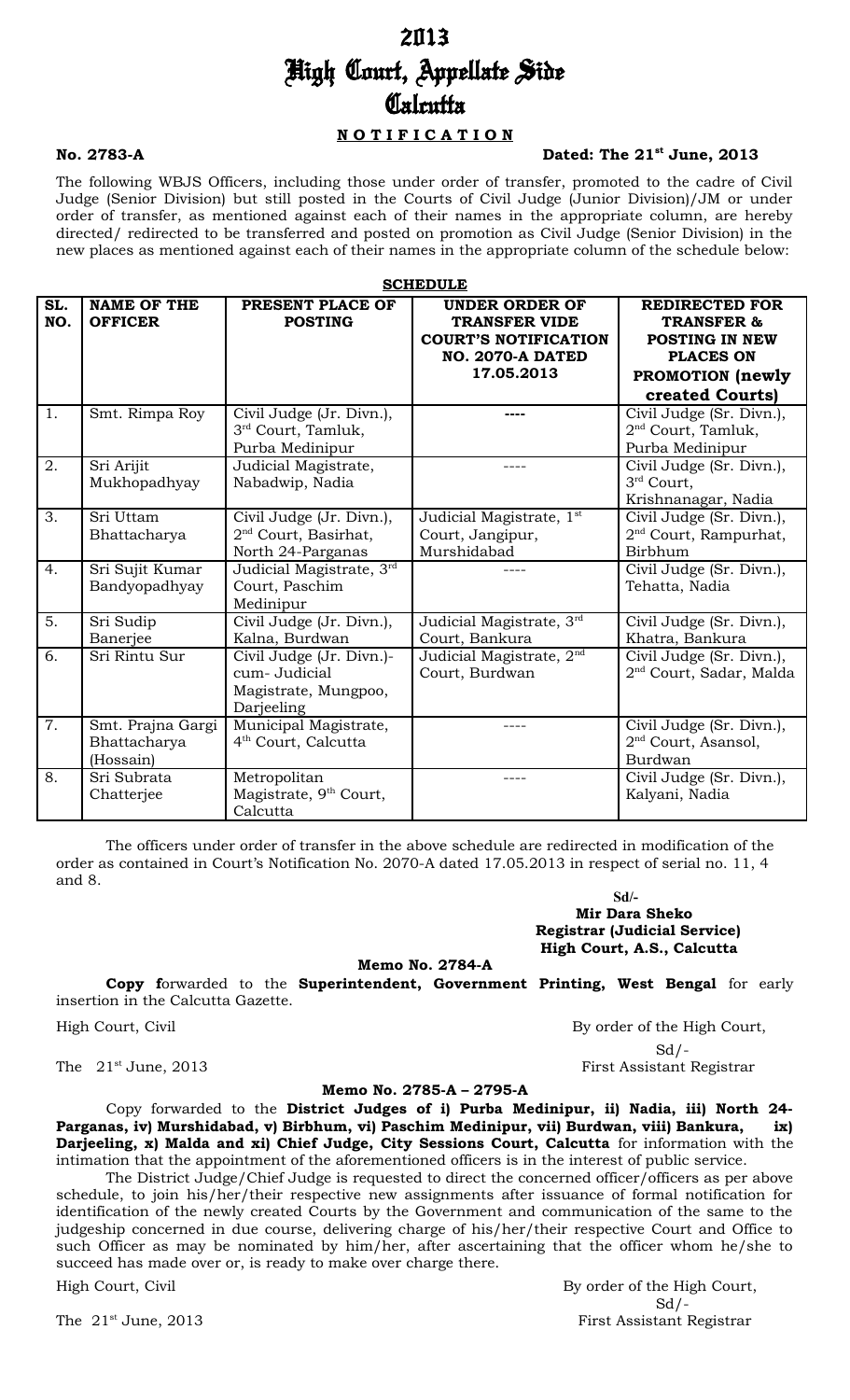# 2013 High Court, Appellate Side, **Calcutta N O T I F I C A T I O N**

### **No. 2796-A Dated, Calcutta the 21st June , 2013**

In exercise of the powers vested in the High Court by Sub-Section (2) of Section 11 of the Code of Criminal Procedure, 1973, the following WBJS officers, including those under order of transfer, now posted as Civil Judge (Junior Division)/JM, as mentioned against each of their names in the appropriate column, are hereby directed/redirected for being appointed on promotion to be the Judicial Magistrate of the First Class and posted in their respective new place of posting which subdivision is defined to be the local area within which he/she shall ordinarily exercise his/her powers under the Code of Criminal Procedure, 1973, as mentioned against each of their names in the appropriate column of the schedule below.

**SCHEDULE**

|     | ~~~~~~~             |                                      |                                      |                         |  |  |
|-----|---------------------|--------------------------------------|--------------------------------------|-------------------------|--|--|
| SL. | <b>NAME OF THE</b>  | PRESENT PLACE OF                     | <b>UNDER ORDER OF</b>                | <b>REDIRECTED FOR</b>   |  |  |
| NO. | <b>OFFICER</b>      | <b>POSTING</b>                       | <b>TRANSFER VIDE</b>                 | <b>TRANSFER &amp;</b>   |  |  |
|     |                     |                                      | <b>COURT'S NOTIFICATION</b>          | POSTING IN NEW          |  |  |
|     |                     |                                      | NO. 2070-A /2091-A                   | <b>PLACES ON</b>        |  |  |
|     |                     |                                      | DATED 17.05.2013                     | <b>PROMOTION</b>        |  |  |
| 1.  | Sri Deb Kumar       | Metropolitan                         |                                      | Judicial Magistrate of  |  |  |
|     | Goswami             | Magistrate, 17 <sup>th</sup> Court,  |                                      | the First Class,        |  |  |
|     |                     | Calcutta                             |                                      | Suri, Birbhum           |  |  |
| 2.  | Sri Subhajit Basu   | Civil Judge (Jr. Divn.)-             | Civil Judge (Jr. Divn.), $1st$       | Judicial Magistrate of  |  |  |
|     |                     | cum-Judicial                         | Court, Krishnanagar,                 | the First Class,        |  |  |
|     |                     | Magistrate,                          | Nadia                                | Krishnanagar, Nadia     |  |  |
|     |                     | Gorubathan, Darjeeling               |                                      |                         |  |  |
| 3.  | Sri Santosh         | Judicial Magistrate, 2 <sup>nd</sup> | Judicial Magistrate,                 | Judicial Magistrate of  |  |  |
|     | <b>Kumar Pathak</b> | Court, Siliguri,                     | Lalbagh, Murshidabad                 | the First Class,        |  |  |
|     |                     | Darjeeling                           |                                      | Raghunathpur, Purulia   |  |  |
| 4.  | Sri Hindol Roy      | Registrar, Presidency                | Judicial Magistrate, 1 <sup>st</sup> | Judicial Magistrate of  |  |  |
|     |                     | Small Causes Court,                  | Court, Alipurduar,                   | the First Class,        |  |  |
|     |                     | Calcutta                             | Jalpaiguri                           | Dinhata, Cooch Behar    |  |  |
| 5.  | Smt. Sarojini       | Civil Judge (Jr. Divn.),             |                                      | Judicial Magistrate of  |  |  |
|     | Ghising             | Ghatal, Paschim                      |                                      | the First Class,        |  |  |
|     |                     | Medinipur                            |                                      | Alipurduar, Jalpaiguri  |  |  |
| 6.  | Sri Mayukh          | Metropolitan                         |                                      | Judicial Magistrate of  |  |  |
|     | Mukherjee           | Magistrate, 10 <sup>th</sup> Court,  |                                      | the First Class,        |  |  |
|     |                     | Calcutta                             |                                      | Raiganj, Uttar Dinajpur |  |  |

The officers under order of transfer in the above schedule are redirected in modification of the order as contained in Court's Notification No. 2070-A dated 17.05.2013 in respect of serial no. 8 and Notification No. 2091-A dated 17.05.2013 in respect of serial no. 3 and 2.

This has reference to Court's Notification No. 2809-A dated 21.06.2013.

**Sd/- Mir Dara Sheko Registrar (Judicial Service) High Court, A.S., Calcutta.**

 $Sd$  /-

### **Memo No. 2797-A**

Copy forwarded to the **Superintendent, Government Printing, West Bengal,** for early insertion in the Calcutta Gazette.

High Court, Civil By Order of the High Court

The  $21^{\text{st}}$  June, 2013 **First Assistant Registrar** 

### **Memo No. 2798-A to 2808-A**

Copy forwarded to the **District Judge, i) Birbhum, ii) Darjeeling, iii) Nadia, iv) Murshidabad, v) Purulia, vi) Jalpaiguri, vii) Cooch Behar, viii) Paschim Medinipur, ix) Uttar Dinajpur x) Chief Judge, City Sessions Court, Calcutta and xi) Chief Judge, Presidency Small Causes Court, Calcutta** for information with the intimation that the appointment of the aforementioned Officers is in the interest of public service.

High Court, Civil **By Order of the High Court**  $Sd$  /-The 21<sup>st</sup> June, 2013 **First Assistant Registrar**